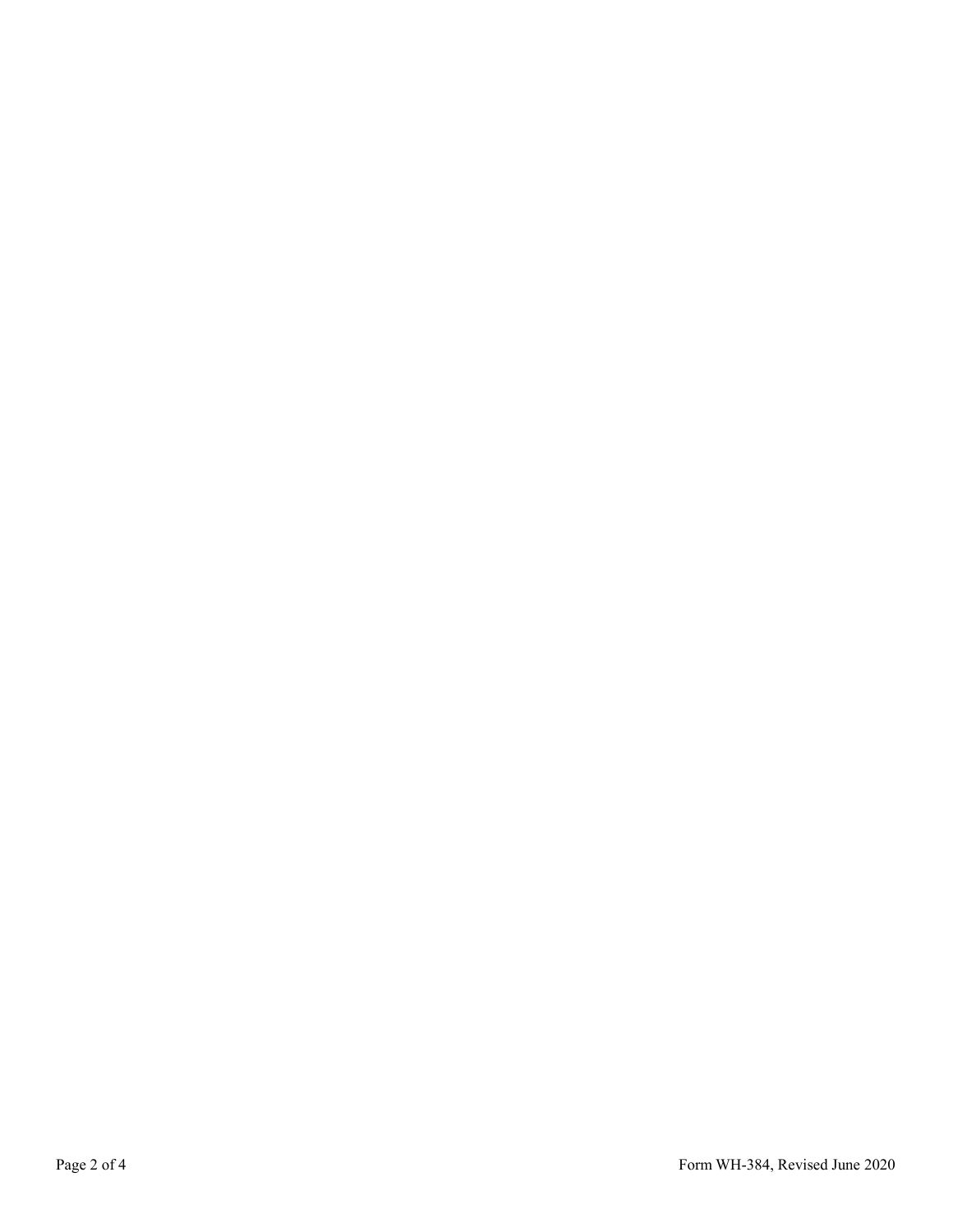# **PART A: COVERED ACTIVE DUTY STATUS**

Covered active duty or call to covered active duty in the case of a member of the Regular Armed Forces means duty during the deployment of the member with the Armed Forces to a foreign country. Covered active duty or call to covered active duty in the case of a member of the Reserve components means duty during the deployment of the member with the ArmedForces to a foreign country under a Federal call or order to active duty in support of a contingency operation pursuant to: Section 688 of Title 10 of the United States Code; Section 12301(a) of Title 10 of the United States Code; Section 12302 of Title 10 of the United States Code; Section 12304 of Title 10 of the United States Code; Section 12305 of Title 10 of the United States Code; Section 12406 of Title 10 of the United States Code; chapter 15 of Title 10 of the United States Code; or, any other provision of law during a war or during a national emergency declared by the President or Congress so long as it is in support of a contingency operation. 10 U.S.C.  $\S$  101(a)(13)(B).

An employer may require the employee to provide a copy of the military member's active duty orders or other documentation issued by the military which indicates that the military member is on covered active duty or call to coveredactive duty status, and the dates of the military member's covered active duty service. **This information need only be provided to the employer once, unless additional leave is needed for a different military member or different deployment**.

- (3) Provide the dates of the military member's covered active duty service:
- (4) Please check one of the following and attach the indicated written document to support that the military member is on covered active duty or call to covered active duty status:
	- □ A copy of the military member's covered active duty orders
	- □ Other documentation from the military indicating that the military member is on covered active duty or hasbeen notified of an impending call to covered active duty, such as official military correspondence from themilitary member's chain of command
	- $\Box$  I have previously provided my employer with sufficient written documentation confirming the militarymember's covered active duty or call to covered active duty status

## **PART B: APPROPRIATE FACTS**

Under the FMLA, leave can be taken for a number of qualifying exigencies. 29 C.F.R. § 825.126(b). Complete and sufficient certification to support a request for FMLA leave due to a qualifying exigency includes available written documentation which supports the need for leave such as a copy of a meeting announcement for informational briefings sponsored by the military, a document confirming the military member's Rest and Recuperation leave, or other documentation issued by the military which indicates that the military member has been granted Rest and Recuperation leave, or a document confirming an appointment with a third party (*e.g.*, a counselor or school official, or staff at a care facility, a copy of a bill for services for the handling of legal or financial affairs). Please provide appropriate facts related to the particular qualifying exigency to support the FMLA leave request, including information on the type of qualifying exigency and any available written documentation of the exigency event.

- (5) Select the appropriate **Qualifying Exigency Category** and, if needed, provide additional information related tothe event:
	- $\Box$  Short notice deployment (*i.e.*, deployment within seven or fewer days of notice)
	- □ Military events and related activities *(e.g., official ceremonies or events, or family support and assistance programs):*
	- □ Childcare related activities for the child of the military member *(e.g., arranging for alternative childcare):*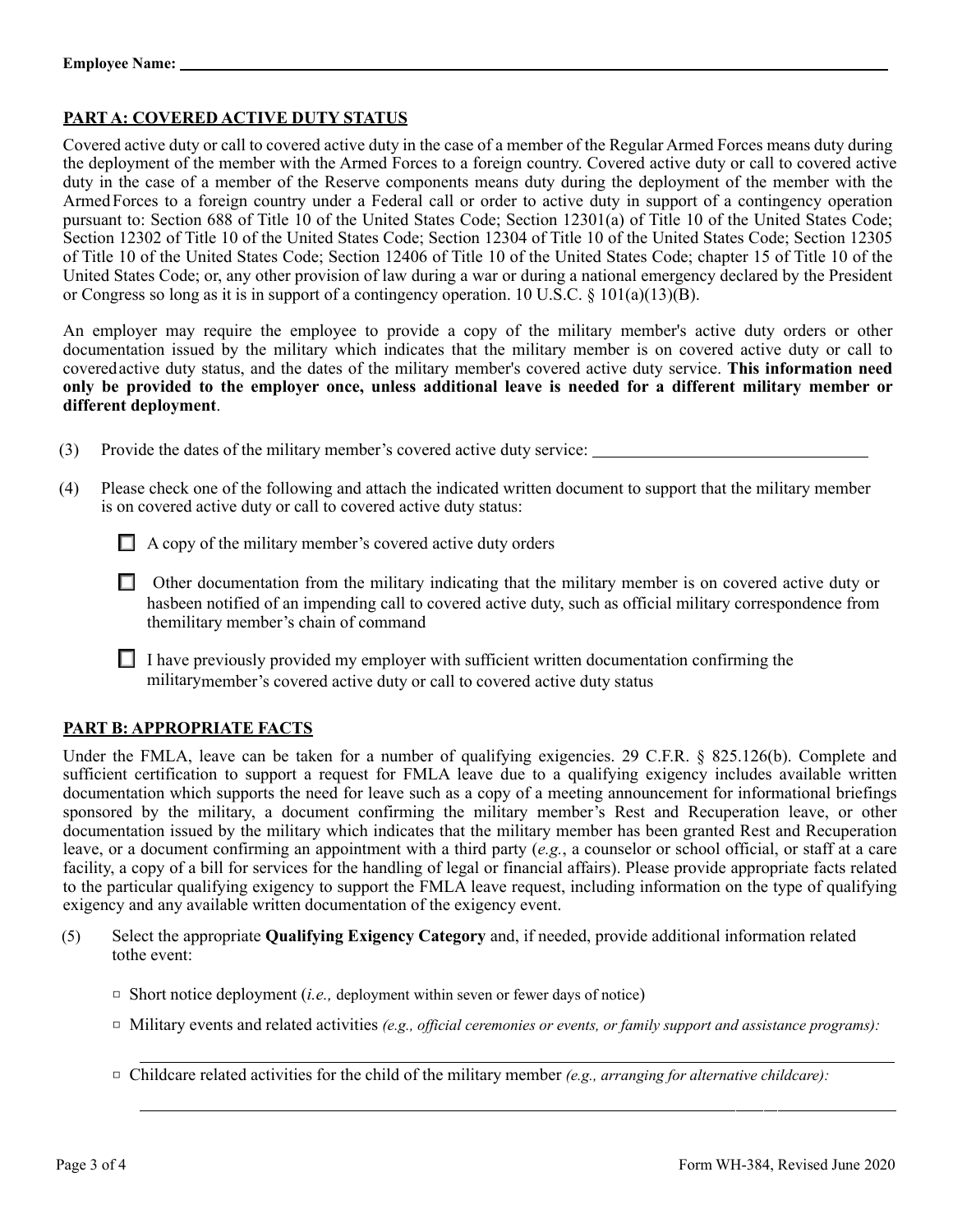- □ Care for the military member's parent *(e.g., admitting or transferring the parent to a new care facility):*
- □ Financial and legal arrangements related to the deployment *(e.g., obtaining military identification cards)*
- $\Box$  Counseling related to the deployment *(i.e.*, counseling provided by someone other than a health care provider)
- □ Military member's short-term, temporary Rest and Recuperation leave (R&R) (leave for this reason is limited to 15 calendar days for each instance of R&R)
- □ Post deployment activities *(e.g., arrival ceremonies, or reintegration briefings and events):*
- $\Box$  Any other event that the employee and employer agree is a qualifying exigency:
- (6) **Available written documentation** supporting this request for leave is ( $\Box$  attached /  $\Box$  not attached /  $\Box$  not available).

# **PART C: AMOUNT OF LEAVE NEEDED**

**Provide information concerning the amount of leave that will be needed.** Several questions in this section seek a response as to the frequency or duration of the qualifying exigency leave needed. Be as specific as you can; terms such as "*unknown"* or *"indeterminate"* may not be sufficient to determine FMLA coverage.

| (7) List the approximate date exigency started or will start: | (mm/dd/yyyy) |
|---------------------------------------------------------------|--------------|
|                                                               |              |

(8) Provide your best estimate of how long the exigency lasted or will last:

| $\sim$<br>From<br>$+ \sim$<br>'mm/<br>,,,,,,<br>'mm<br>. .<br>-av |
|-------------------------------------------------------------------|
|-------------------------------------------------------------------|

(9) Due to a qualifying exigency, I need to work a **reduced schedule**. Provide your **best estimate** of the reducedschedule you are able to work:

| From              | $(mm/dd/vvvv)$ to | (mm/dd/vvvv) |
|-------------------|-------------------|--------------|
|                   |                   |              |
| I am able to work |                   |              |

*(e.g., 5 hours/day, up to 25 hours a week)*

(10) Due to a qualifying exigency, I will need to be absent from work for a **continuous period of time**. Provide your **best estimate** of the beginning and ending dates for the period of absence:

From *(mm/dd/yyyy*) to *(mm/dd/yyyy)*